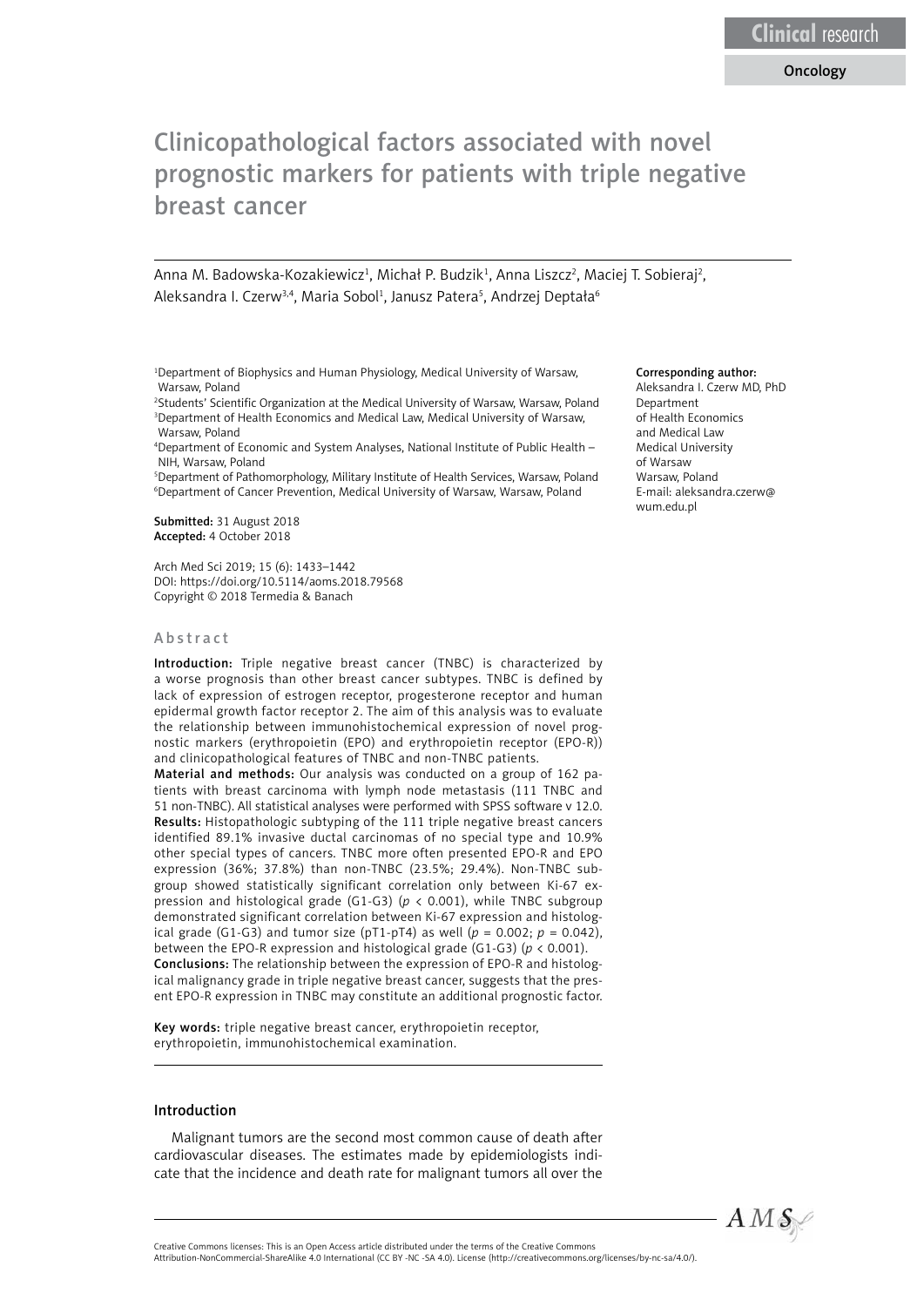world will probably grow in the coming decades [1]. Among them, breast cancer constitutes a significant diverse group, containing cancers with varying clinical course. Triple negative breast cancer (TNBC) is characterized by a worse prognosis than other breast cancer subtypes. TNBC is defined by lack of expression of estrogen receptor (ER), progesterone receptor (PR) and human epidermal growth factor receptor 2 (HER2) [2]. TNBC is diagnosed in 12–17% of all breast cancer cases. The risk of this type of cancer is increased before the age of 50 years and is connected with BRCA1 mutation more than any other type. As the TNBC cells are frequently relatively heterogeneous and poorly differentiated, this cancer type is thought to run an aggressive course, and is considered more resistant to chemotherapy and more likely to develop distant metastases. It is also associated with shorter life expectancy and disease-free survival [2, 3].

The term TNBC is sometimes equated to basal-like breast cancer. This is a half-truth, though, for all oncologists must be aware of distinguishing six subtypes of basal type of TNBC, i.e. basal-like 1 (BL1), basal like 2 (BL2), immunomodulatory (IM), mesenchymal (M), mesenchymal stem-like (MSL) and luminal androgen receptor (LAR). However, BL1 constitutes the great majority among the kind of basal-like breast cancer sensu stricto (81%); other types possess relevant features only in about 1/2 of all cases (BL2 – 31%, IM – 58%, M – 47%) or do not express any at all (LAR type, which is considered a luminal A or B). In general, 50% to 80% of TNBCs are also basal-like breast cancers [2, 4].

A great number of scientific studies have shown that the development of different TNBC forms is closely associated with the induction of various signaling pathways and that TNBC cells show greater sensitivity to different drugs. Hope for improving the results of treatment of TNBC is connected to drugs such as polymerase inhibitors, serine/threonine kinase inhibitors, small molecule HIF-1 $\alpha$  translation inhibitors or EGFR1 inhibitors. Identification of novel TNBC markers provides insight into processes occurring in the tumor, helps to develop new drug combinations and chemotherapeutic strategies and allows one to estimate prognosis. Therefore, it is important to search for new tumor markers and study their relationship with known prognostic factors and predictors, making it possible to understand the TNBC biology. Recent studies showed EPO and EPO-R were strongly correlated with clinicopathological features in many types of cancers. These molecules seem to play a significant role in development of different tumors, with breast cancer among them [2, 4–6].

Apart from its role in erythropoiesis, EPO has a great number of other functions, both in physiological and pathological conditions. It takes part in the cell response to injury, influences the wound healing process, stimulates angiogenesis, and induces proliferation of smooth muscle fibers. Also vasoconstrictive properties of EPO have been described. They allow regulation of blood pressure and blood flow in vessels of the microcirculation. EPO also increases iron absorption from the intestinal tract [7]. Erythropoietin acts on cells by a transmembrane receptor (EPO-R). Although the majority of EPO-R exist on erythroid precursors, their existence has been observed in the brain, myocardium, skeletal muscles, liver, lungs, retina, adrenal glands, parathyroid glands, pancreas, placenta and endothelial cells [4]. EPO and EPO-R are induced by hypoxia in breast cancer and could contribute to increased survival rate of tumor cells via counteraction of hypoxic injury [8].

The aim of this analysis was to evaluate the relationship between immunohistochemical expression of novel prognostic markers (EPO and EPO-R) and clinicopathological features for patients with triple negative breast cancer and non-triple negative breast cancer.

# Material and methods

Studies were conducted in a group of 162 patients with breast carcinoma with lymph node metastasis (111 triple negative breast cancer and 51 non-triple negative breast cancer) in the Department of Pathology, Military Medical Institute in Warsaw. Material for the study came from biopsies, excisional biopsies and modified radical mastectomies. Tumor samples were fixed in 10% buffered formalin phosphate. After 24-hour fixation, material was dehydrated using alcohol in gradually increasing concentrations and embedded in paraffin. Paraffin blocks were cut into serial sections 4 µm in thickness. They were then stained using standard methods. The tumors were classified and graded according to the WHO and the Nottingham modification of the Scarff-Bloom-Richardson systems. In the sections stained with the routine H&E method, the following determinations were carried out: type of neoplasm (WHO classification), tumor grade including tubule formation, and intensity of division as well as the degree of neoplastic cell differentiation and mitotic index as the mean number of mitotic figures in neoplastic cells counted in 10 fields of vision at 400× magnification (surface area:  $0.17$  mm<sup>2</sup>).

Paraffin sections on slides covered with 2% saline solution in acetone at 42°C were used for immunohistochemical examination.

Routine tests were performed in order to determine immunohistochemical expression of basic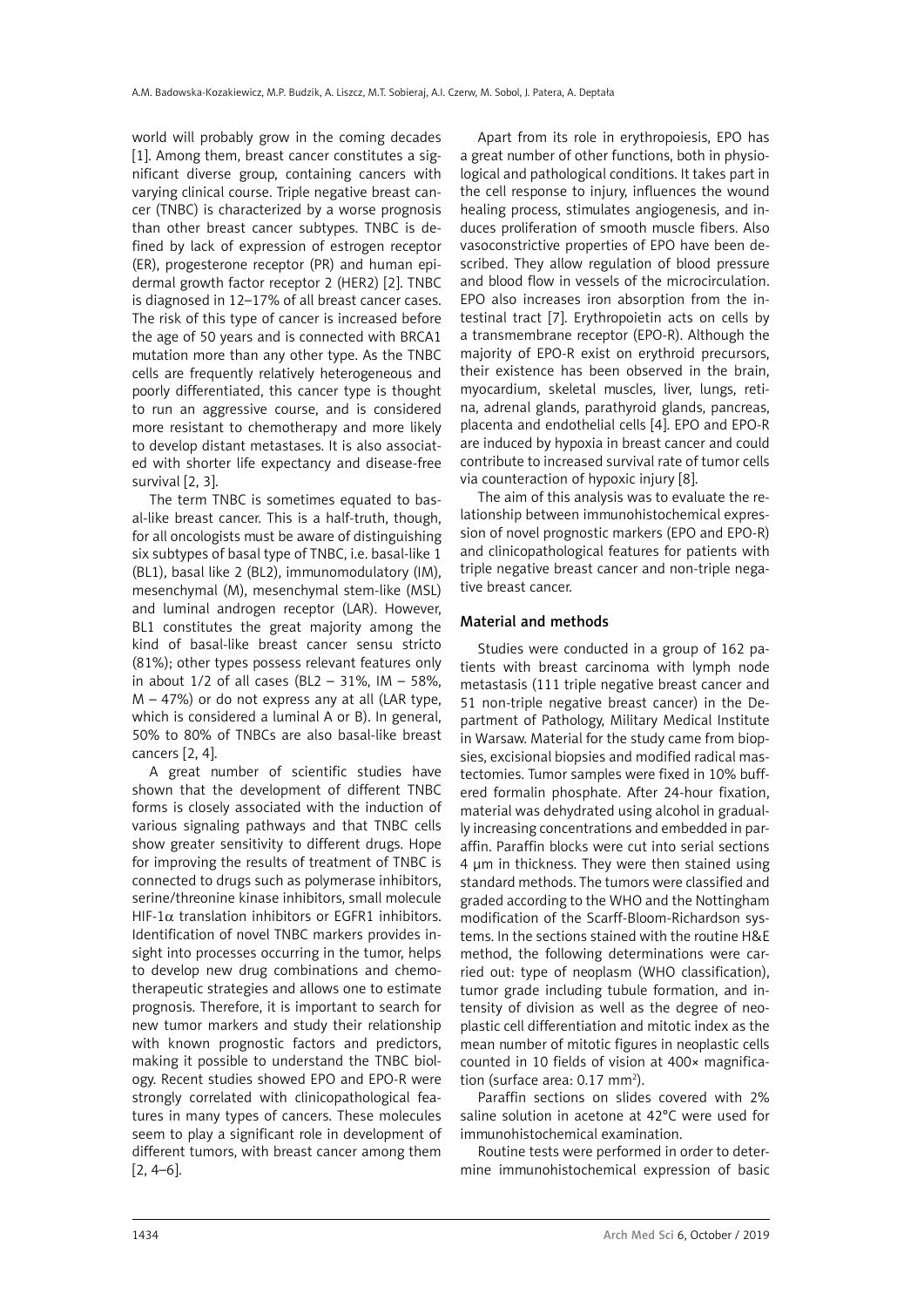profile of diagnostic markers, such as estrogen receptor (ER), progesterone receptor (PR) and HER2. Monoclonal antibodies against receptors for estrogen (Monoclonal Mouse Anti-Human Estrogen Receptor alpha, 1 : 50 dilution, Clone: 1D5, Code: IR654, DAKO, Santa Clara, United States) and progesterone (Monoclonal Mouse Anti-Human Progesterone Receptor, 1 : 400 dilution, Clone: PR636, Code: IR068, DAKO, Santa Clara, United States) were used in order to determine the expression of steroid receptors. Evaluation of the immunohistochemical markers was performed by two pathologists as follows: ER and PR were categorized as negative – (0%), low positive –  $(1-10\%)$ ; nuclear staining in  $> 10\%$  of tumor cells was considered positive for ER and PR.

The study was conducted as follows: sections were incubated at 60°C overnight and subsequently dewaxed. The next step involved revealing the epitope by heating the slides in a buffer for 40 min. Subsequently, preparations were left at room temperature for 20 min. Preparations were rinsed in buffer and endogenous peroxidase was blocked by washing in 3%  $H_2O_2$  for 10 min. In the next step, preparations were incubated with an appropriate antibody for 30 min. After incubation, preparations were rinsed in buffer for 10 min, and then incubated with the reagent (Visualization Reagent) for 30 min. After incubation with the reagent, preparations were washed in TBS (Tris-Buffered Saline, Code: S1968) with pH 7.6 for 10 min, and then incubated with 3,3′-diaminobenzidine (DAB) (Substrate – Chromogen Solution) for 10 min to visualize the color of the reaction. At the end of the procedure, preparations were stained with hematoxylin.

HER2 expression was determined using HercepTest (Code: K5204, DAKO, Santa Clara, United States). It enabled detection of HER2 expression using a polyclonal antibody against this protein (Rb A – Hu HER2 – Rabbit Anti-Human HER2 Protein). Antigen retrieval for HER2 using HercepTest was performed by immersing and incubating the slides in 10-mmol/l citrate buffer in a calibrated water bath (95–99°C) for 40 min (±1 min). After decanting the epitope-retrieving solution, sections were rinsed in the wash buffer and later soaked in the buffer for 5 to 20 min before staining. The slides were loaded onto the autostainer using the HercepTest program, as described in the manufacturer's insert. In the autostainer, the slides were rinsed, placed in 200 µl of peroxidase-blocking reagent for 5 min, rinsed, placed in 200 µl of primary anti-HER2 protein (or negative control reagent) for 30 min, rinsed twice and immersed in 200 ul of the substrate chromogen solution DAB for 10 min. The slides were counterstained with hematoxylin and finally coverslipped. HER2 results were determined based on the maximum area of staining intensity according to the instructions in the package insert and the ASCO/CAP guidelines as follows: strong, circumferential membranous, staining in > 30% of invasive carcinoma cell was scored 3+, moderate, circumferential, membranous staining in ≥ 10% of invasive tumor cells or 3+ staining in ≤ 30% of cells was designated as 2+ staining, weak and incomplete membranous staining in invasive tumor cells was scored 1+ and no staining was scored 0. Tumors with 0 and 1+ staining were considered negative.

A total of 162 cases of breast cancer with metastasis to lymph nodes were assessed for expression of Ki-67 (Monoclonal Mouse Anti-Human Ki-67 1 : 50 dilution, Clone: MIB-5, DAKO, Santa Clara, United States); positivity was quantified as the percentage of positive nuclear staining of the tumor cells, and 10% was the cut-off point for active proliferation ("> 10%" and "< 10%") [9, 10]. Immunohistochemistry was performed using En-Vision + HRP DakoCytomation (EnVision Dual Link System-HRP, DAB+, Code: K4065, DAKO, Santa Clara, United States).

In all examined breast cancers we also assessed the expression of erythropoietin receptor (EPO-R) using an appropriate antibody against EPO-R antigen (Polyclonal Rabbit Anti-Human EPO-R, 1 : 250 dilution, Clone: C-20, Santa Cruz Biotechnology, Inc., Dallas, United States) and the ImmunoCruz Rabbit ABC Staining System (Santa Cruz Biotechnology, Inc., Dallas, United States) for visualization. EPO-R staining results were scored according to the percentage of membrane positive tumor cells as follows:  $(-)$  < 10%;  $(+)$ , 10–20%;  $(+)$ > 20%. Moderate expression EPO-R was defined as > 20% tumor cells with positive staining, whereas < 20% was considered low expression [11]. The immunoexpression of EPO-R was located mainly within cell membranes although in most cases also granular cytoplasmic reaction was observed. Cytoplasmic reaction was considered non-specific and was rejected.

Expression of erythropoietin (EPO) was also assessed in all studied invasive breast cancers through use of an appropriate antibody against EPO antigen (Polyclonal Rabbit Anti-Human EPO, 1 : 100 dilution, Clone: H-162, Santa Cruz Biotechnology, Inc., Dallas, United States) and subsequent application of the ImmunoCruz Rabbit ABC Staining System for visualization (Santa Cruz Biotechnology, Inc., Dallas, United States). EPO staining results were scored according to the percentage of cytoplasmic positive cells as follows: (–), < 10%; (+), 10–20%; (++), > 20%. Moderate expression EPO was defined as > 20% tumor cells with positive staining whereas low expression was < 20% [12]. For EPO-R and EPO, slides of adult kidney were used as positive controls.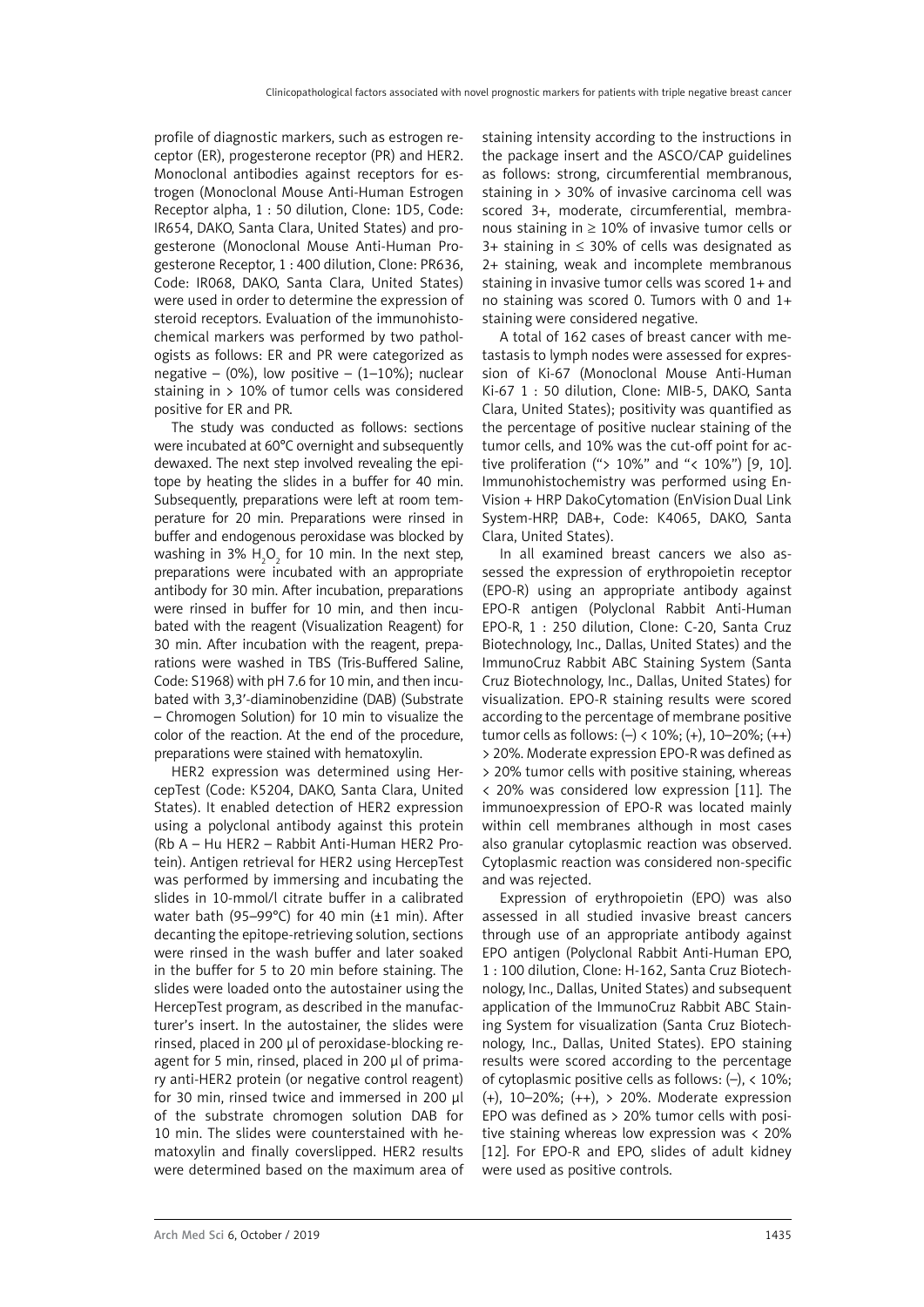## Statistical analysis

All statistical analyses were performed with SPSS software v 12.0. The  $\gamma^2$  test was used to assess the relationship between EPO, EPO-R, Ki-67 and degree of histological malignancy and clinical staging. Fisher's exact test was used when the expected cell counts were less than 5. The results were considered as statistically significant if the *p*-value was less than 0.05 (*p* < 0.05).

#### Results

Histopathological examination was performed in tumors obtained from 162 patients suffering from breast cancer. Among 162 breast cancer patients we identified 111 (68.5%) subjects with triple negative breast cancer (Figures 1 A, B) (TNBC was identified as ER-negative, PR-negative, and HER2-negative) (Figures 1 C–F) and 51 (31.5%) subjects with non-triple negative breast cancer (Figures 2 A–D). The mean age of patients with TNBC was 47.8 and of patients with non-TNBC was 60.4 years.

Histopathologic subtyping of the 111 triple negative breast cancers identified 89.1% invasive ductal carcinomas of no special type (IDC-NST) (Figures 1 A, B) and 10.9% other special types of cancers: invasive lobular carcinomas, mixed ductal and lobular types, metaplastic carcinomas. All cases of triple negative breast cancer were grouped according to histological grading: 3 (2.7%) cases were grade 1 (G1), 58 (52.2%) cases were identified as grade 2 (G2) and 50 (45.1%) cases were grade 3 (G3). Given the histological grade of malignancy, G2 and G3 tumors comprised the largest group of triple negative breast cancers.

In our analysis TNBC were most commonly assessed as G2 and G3 (52.2%; 45.1%), pT1 and pT2 (34.2%; 62.1%), and pN1, pN2 (45%; 41.4%). Non-TNBC were most commonly assessed as G2 and G3 (47%; 47%), pT1 and pT2 (39.2%; 47%) and pN1 (52.9%). In our analysis a statistically significant association was found only between TNBC and non-TNBC tumor size (pT)  $(p = 0.0011)$ . Furthermore, in TNBC more commonly than in non-TNBC the presence of necrosis in the tumor mass was observed (36%; 19.6%) and a statistically significant correlation between TNBC and non-TNBC in the presence of necrosis was demonstrated (*p* = 0.036).

In all examined breast cancers we also assessed the expression of Ki-67 and novel prognostic markers such as EPO-R and EPO but no statistically significant relationship between TNBC and non-TNBC was revealed. TNBC more often presented EPO-R (Figure 1 G) and EPO expression (36%; 37.8%) than non-TNBC (23.5%; 29.4%). In both groups we investigated the correlation

between EPO and EPO-R expression and features such as tumor size (pT), histological grade (G1-G3) and the presence of lymph node metastasis (pN1-pN3). The non-TNBC subgroup showed a statistically significant correlation only between Ki-67 expression and histological grade (G1–G3) (*p* < 0.001), while the TNBC subgroup demonstrated a significant correlation between Ki-67 expression and histological grade (G1–G3) and tumor size (pT1-pT4) as well (*p* = 0.002; *p* = 0.042) (Figure 1 E), between the EPO-R expression and histological grade (G1-G3) (*p* < 0.001). Detailed data and relationships between different parameters are presented in Tables I–V.

#### Discussion

Triple negative breast cancer is most commonly found in patients less than 50 years of age [13, 14]. Our analysis also found that TNBC is most common among women before 50 years of age (mean age: 47.8).

In our analysis, histopathological subtyping of 111 patients with identified TNBC yielded the following results: 89.1% IDC-NST and 10.9% other special types of cancers. Infiltrating ductal carcinoma of no special type (IDC-NST) was the predominant histopathological type. Similar results were obtained by other researchers e.g., Nofech-Mozes *et al.* (2009), Williams *et al.* (2009) Atik et al. (2013), Rao *et al.* (2013), Osman *et al.* (2014), Sood *et al.* (2014) and Tawfik *et al.* (2010) (92%, 91%, 27%, 88%, 85.7%, 80.56% and 81.9%), who found that IDC-NST is the dominant histological type in a group of triple negative breast cancers [11, 15–20].

Given the histological grade of malignancy, the largest group of triple negative breast cancers encompassed tumors given G2 and G3 grade. Statistical analysis showed no significant correlation between histological grade (G1–G3) and triple negative tumor morphology (*p* > 0.05). The following authors obtained similar results: Atik *et al.* (2013) assessing 75% of cancers in the TNBC group as G3, Carey *et al.* (2006), who found that in the TNBC group most cases are G3 cancers (26%) [16, 21]. In a study on 16 cases of TNBC, Dabbs *et al.* (2006) found that all tested tumors showed a high degree of histological malignancy [22]. Choi *et al.* (2012) obtained similar results, stating that in a group of triple negative cancers 63.1% were G3 tumors [23]. Research by Zhou *et al.* (2013) also showed that triple negative G2 (51.6%) and G3 (45.2%) cancers were most numerous [24]. Osman *et al.* (2014) confirmed in their study that G3 carcinomas (61.9%) comprised the largest group of triple negative tumors [18], while Sood and Nigam (2014) pointed to G2 (47.22%) and G3 (38.89%) as the most common tumors [19].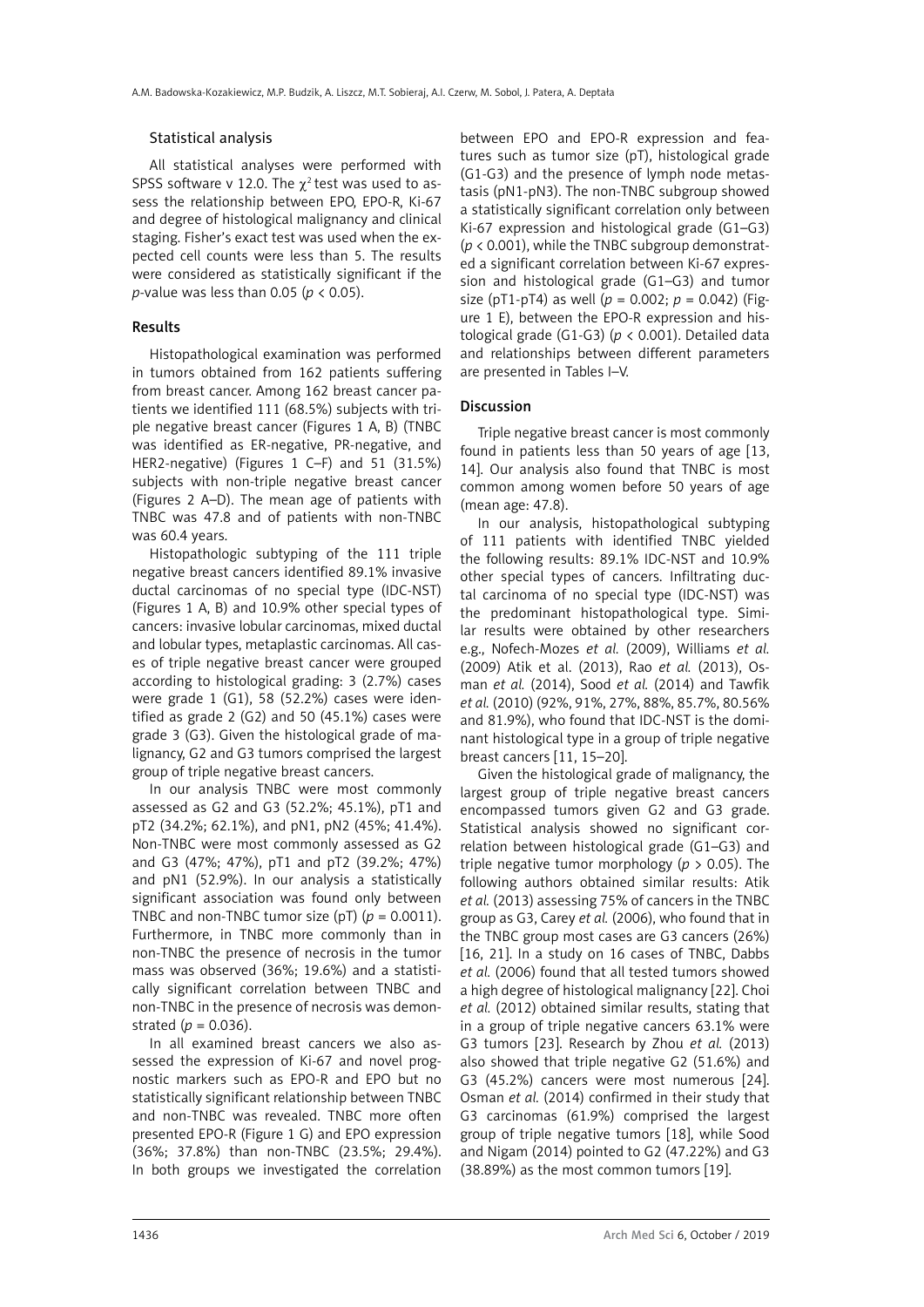

In our analysis, tumor size was between 2 and 5 cm (62.1%) in the majority of patients, followed by size  $\langle$  2 cm (34.1%). According to studies by Sood and Nigam (2014) in the majority of patients tumor size was between 2.1 and 5 cm (50%) followed by < 2 cm (36.11%) [19]. Rao *et al.* (2013) also qualified most of the TNBC tumors as T2 (2–5 cm) (68%) [17].

Our analysis showed expression of Ki-67 (> 10%) in 88.2% of TNBC patients. Sood and Nigam (2014) also noted Ki-67 expression in 80.56% of TNBCs [19]. Likewise, Rao *et al.* (2013)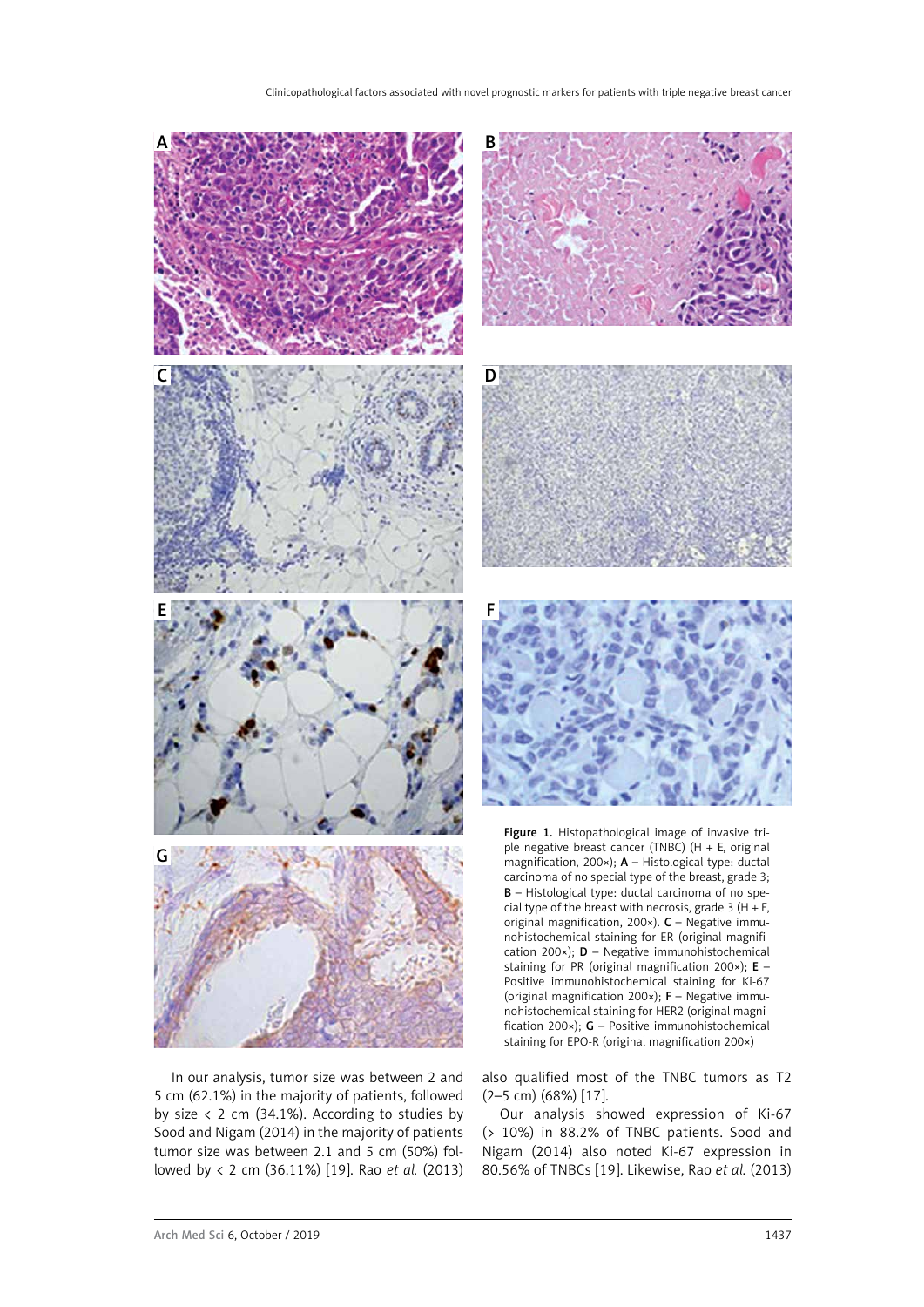

Figure 2. Immunohistochemical image of invasive breast cancer (histological type: ductal carcinoma of no special type of the breast) (non-triple negative breast cancer), A, B – Positive immunohistochemical staining for HER2 (original magnification, 200×); C – Positive immunohistochemical staining for ER (original magnification, 100×); D – Positive immunohistochemical staining for PR (original magnification, 100×)

observed expression of Ki-67 (> 10%) in 64% of TNBC patients [17]. Studies conducted by Carey *et al.* (2006) and Umemura *et al.* (2005) demonstrated strong immunoreactivity for Ki-67 in triple negative breast carcinoma [21, 25]. Zhou *et al.* (2013) found positive expression of Ki-67 in 80.6% of patients with TNBC [24]. Expression of human Ki-67 protein is closely associated with cell proliferation [26]. Recent data suggest that Ki-67 is a valuable prognostic marker in primary breast cancer and can be used for further classification of TNBCs [26].

We also assessed the proliferative index in TNBC tumors through analysis of Ki-67 expression. In the TNBC group, Ki-67 (> 10%) expression was noted in the group of cancers characterized by G2 and G3 histological grading (49.5%; 46.5%), as well as in the group of T2 tumors (66.9%), and cancers with N2 lymph node status (43.8%).

There are conflicting reports on the prevalence of lymph node metastases at the time of diagnosis among patients with TNBC. In our analysis we found that women without metastases to regional lymph nodes (pN0) comprised the largest group of all investigated patients with invasive triple negative breast cancer (56.7%); no statistically significant relationship between lymph node status and histological type of TNBC (*p* > 0.05) was noted. Lymph node status among patients with TNBC was reported as follows: 19.81% – N1, 19.81% – N2, 3.6% – N3. The analysis also showed no association between tumor size and presence of lymph node metastasis in patients with TNBC, which stood in contradiction to the findings of Thike *et al.* (2010), who demonstrated a relationship between tumor size and presence of nodal metastases [27]. In studies by Rao *et al.* (2013) lymph node metastases were found in 37 of 50 patients with TNBC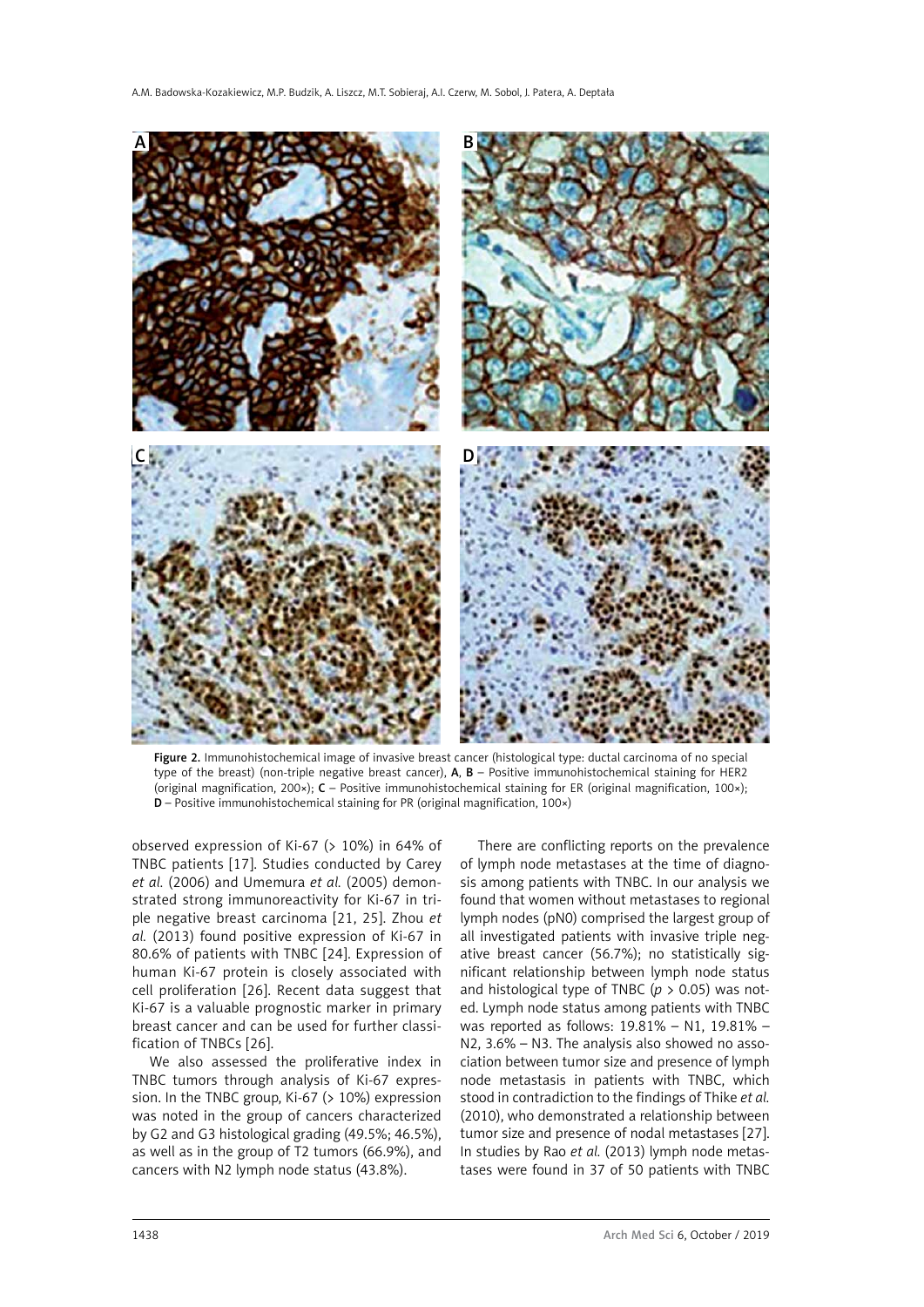nodes

lymph i

 $\overline{5}$ 

metastasis

cancer with

breast

invasive  $\overline{a}$ 

parameters

(74% of cases) [17], and TNBC was associated with higher rates of node-positive cases, which was in agreement with the findings of Carey *et al.* (2006) and Rakha *et al.* (2007) [21, 28].

In our analysis 30.9% of all tumors showed central necrosis. In TNBC more commonly than in non-TNBC the presence of necrosis was observed (36%; 19.6%). Yehia *et al.* (2015) in their study divided breast cancers into three subgroups (TNBC, HER2+ and ER+/PR+). 15.3% of all tumors showed central fibrosis and tumor necrosis, which differed significantly among the three groups ( $p = 0.019$ ). TNBC had the highest values among all groups even after adjusting the results for age. Necrosis was observed in 25.8% of TNBC, 9.4% of HER2+ and 10.9% of ER+/PR+ cancers [29].

Currently there are no representative research results on EPO and EPO-R expression in triple negative breast cancer. Our analysis appears to be the first to evaluate expression of these novel prognostic markers with particular emphasis on TNBC and its comparison with other molecular subtypes of breast cancer. As shown in Table II, TNBC more often presented EPO-R and EPO expression (36%; 37.8%) than non-TNBC (23.5%; 29.4%). Also worth highlighting is the fact that the TNBC subgroup, but not the non-TNBC subgroup, demonstrated a significant correlation between EPO-R expression and histological grade (G1-G3) (*p* < 0.001), as presented in Tables IV and V.

Despite the fact that EPO originally had been given only a role in the regulation of erythropoiesis, this protein turned out to be an important link of many signaling pathways, both in multiple normal and cancerous nonhematopoietic tissues. It seems very likely that enhanced expression of the EPO receptor in tumor cells is inversely proportional to its degree of differentiation. In recent years functional autocrine/paracrine EPO/EPO-R systems have been described in human cancer cells originating from breast cancer, cervical cancer, melanoma and prostate cancer. These data suggest that the EPO/EPO-R axis may affect tumor growth, progression and metastasis [30–35].

Isolated expression of EPO-R is further demonstrated on the cell surface of malignant tumors such as breast cancer, prostate cancer, squamous cell cancers, multiple myeloma and their metastases [36]. The presence of EPO-R sensitizes these tissues to the effect of systemic endogenous erythropoietin, although we cannot exclude signals from paracrine pathways as it is often the case that EPO is produced by healthy tissues surrounding the tumor or other adjacent tissues.

Larsson *et al.* (2009) described expression of EPO and EPO-R in the cell lines and breast cancer tissue samples, with particular emphasis on

| Immunohistochemistry -                                                                                      | Frequency   |                         |                    |                    |         |                          |                                                                                                                                 | Prognostic parameters |             |          |                           |                         |             |         |
|-------------------------------------------------------------------------------------------------------------|-------------|-------------------------|--------------------|--------------------|---------|--------------------------|---------------------------------------------------------------------------------------------------------------------------------|-----------------------|-------------|----------|---------------------------|-------------------------|-------------|---------|
| basal panel for diagnosis<br>of breast cancer                                                               | $(n = 162)$ |                         | Histological grade |                    |         |                          |                                                                                                                                 | Tumor stage           |             |          |                           | Nodal stage             |             |         |
|                                                                                                             |             | ت                       | G                  | G                  | P-value | БT<br>Д                  | pT2                                                                                                                             | рT3                   | pT4         | P-value  | <b>DN1</b>                | <b>DN2</b>              | pN3         | P-value |
| TNBC (ER-/PR-/HER2-)                                                                                        | (100%)      | (2.7)                   | (52.3)<br>თ<br>ი   | (45.0)<br>50       |         | (34.2)<br>38             | (62.2)<br>$^{69}$                                                                                                               | (2.7)                 | (0.9)       |          | (45.0)<br>$\overline{50}$ | (41.4)<br>46            | (13.8)      |         |
| Non-TNBC (ER+/PR+/HER2+)                                                                                    | (100%)      | (6.0)                   | (47.0)<br>24       | (47.0)<br>24       | 0.513   | (39.2)<br>$\overline{c}$ | (47.0)<br>24                                                                                                                    | (2.0)                 | (11.8)<br>c | $0.011*$ | (52.9)<br>27              | (31.4)<br>$\frac{6}{1}$ | (15.7)<br>∝ | 0.472   |
| Table II. Relationship between immunohistochemical profile<br>'Statistically significant results (p < 0.05) |             |                         |                    |                    |         |                          | (ER, PR, HER2) and expression of novel prognostic markers (EPO, EPO-R) in invasive breast cancer with metastasis to lymph nodes |                       |             |          |                           |                         |             |         |
| Immunohistochemistry –                                                                                      | Frequency   |                         |                    |                    |         |                          |                                                                                                                                 | Prognostic parameters |             |          |                           |                         |             |         |
| basal panel for diagnosis<br>of breast cancer                                                               | $(n = 162)$ |                         |                    | Ki-67 expression   |         |                          |                                                                                                                                 | EPO expression        |             |          |                           | EPO-R expression        |             |         |
|                                                                                                             |             | Negative<br>$(5, 10\%)$ |                    | Positive<br>(510%) | P-value |                          | Negative<br>(5.10%                                                                                                              | Positive<br>(510%)    |             | P-value  | Negative<br>(5.10%        | Positive<br>(510%)      |             | P-value |

Table I. Clinicopathological (G, pT, pN) and immunochemical profile (ER, PR, HER2) and relationship between those parameters in invasive breast cancer with metastasis to lymph nodes

HER2) PĈ,

ŒŘ,

profile

immunochemical

and

pT, pN) a  $\circ$ 

Table I. Clinicopathological

and relationship between those

TNBC (ER–/PR–/HER2–) 111 (100%) 13 (11.7) 98 (88.3) 0.053 69 (62.2) 42 (37.8) 0.297 71 (64.0) 40 (36.0) 0.113

0.053

98 (88.3)  $(76.5)$ 

13 (11.7)  $\sqrt{2}$  $(23)$  $12$ 

111 (100%)

51 (100%)

Non-TNBC (ER+/PR+/HER2+) TNBC (ER-/PR-/HER2-)

69 (62.2) 36 (70.6)

0.113

40 (36.0)  $12(23.5)$ 

71 (64.0)  $\overline{5}$ 

0.297

 $\widehat{\infty}$ 15 (29.4) 42 (37.8

39 (76.

Non-TNBC (ER+/PR+/HER2+) 51 (100%) 12 (23.5) 39 (76.5) 36 (70.6) 15 (29.4) 39 (76.5) 12 (23.5)

 $\frac{5}{2}$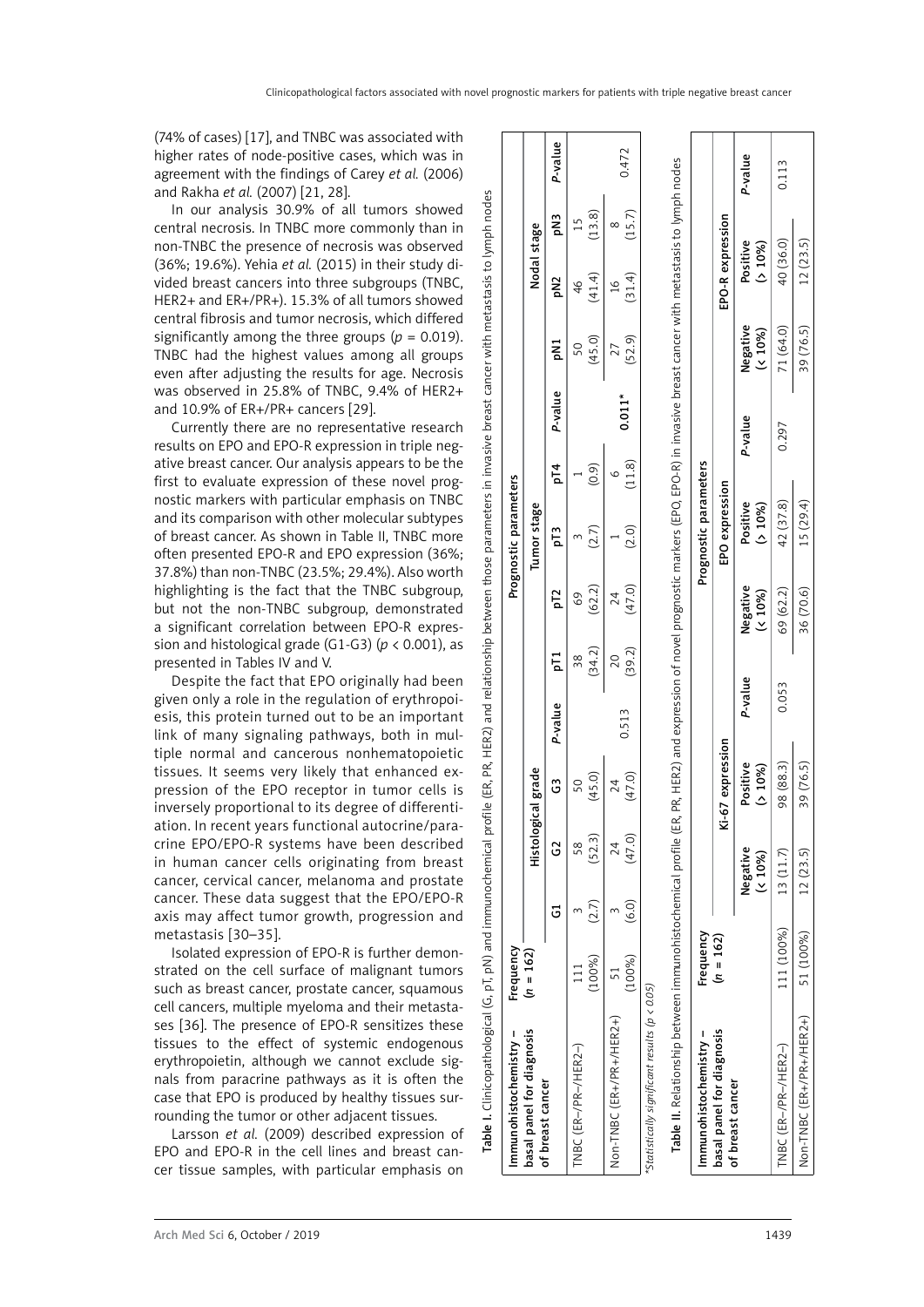Table III. Analysis of relations between immunohistochemical profile (ER, PR, HER2) and pathological parameters in invasive breast cancer with metastasis to lymph nodes

| Immunohistochemistry | Frequency<br>$(n = 162)$ |                 |                 |          | Prognostic parameters |                                                |         |
|----------------------|--------------------------|-----------------|-----------------|----------|-----------------------|------------------------------------------------|---------|
|                      |                          |                 | Tumor necrosis  |          |                       | Histological type of invasive breast<br>cancer |         |
|                      |                          | <b>Positive</b> | <b>Negative</b> | P-value  | <b>IDC-NST</b>        | Other<br>types                                 | P-value |
| <b>TNBC</b>          | 111 (100%)               | 40(36.0)        | 71 (64.0)       | $0.036*$ | 99 (89.1)             | 12 (10.9)                                      | 0.858   |
| Non-TNBC             | 51 (100%)                | 10(19.6)        | 41 (80.4)       |          | 45 (88.2)             | 6(11.8)                                        |         |

*\*Statistically significant results (p < 0.05).*

Table IV. Relationship between clinicopathological features of non-TNBC and expression of novel prognostic markers (EPO, EPO-R) in invasive breast cancer with metastasis to lymph nodes

| Clinicopathological<br>features |                 |                                 |                  |         |                                    | Prognostic parameters |         |                        |                         |         |
|---------------------------------|-----------------|---------------------------------|------------------|---------|------------------------------------|-----------------------|---------|------------------------|-------------------------|---------|
| non-TNBC                        |                 |                                 | Ki-67 expression |         |                                    | EPO expression        |         |                        | <b>EPO-R</b> expression |         |
|                                 |                 | Negative Positive<br>$(< 10\%)$ | $( > 10\%)$      | P-value | Negative Positive<br>$($ ( $10\%)$ | $( > 10\%)$           | P-value | Negative<br>$(< 10\%)$ | Positive<br>$( > 10\%)$ | P-value |
| Histological                    | G1              | 3                               | $\mathbf 0$      | 0.001   | $\mathbf{1}$                       | $\overline{2}$        | 0.088   | 1                      | 2                       | 0.247   |
| grade                           | G <sub>2</sub>  | 9                               | 15               |         | 20                                 | $\overline{4}$        |         | 19                     | 5                       |         |
|                                 | G <sub>3</sub>  | $\Omega$                        | 24               |         | 15                                 | 9                     |         | 19                     | 5                       |         |
| Tumor stage                     | pT1             | 8                               | 12               | 0.127   | 14                                 | 6                     | 0.564   | 16                     | 4                       | 0.415   |
|                                 | pT <sub>2</sub> | 4                               | 20               |         | 17                                 | 7                     |         | 18                     | 6                       |         |
|                                 | pT3             | $\mathbf 0$                     | $\mathbf{1}$     |         | $\Omega$                           | 1                     |         | $\Omega$               | 1                       |         |
|                                 | pT4             | $\Omega$                        | 6                |         | 5                                  | 1                     |         | 5                      | 1                       |         |
| Nodal stage                     | pN1             | 9                               | 18               | 0.168   | 20                                 | $\overline{7}$        | 0.101   | 21                     | 6                       | 0.112   |
|                                 | pN2             | 3                               | 13               |         | 10                                 | 6                     |         | 8                      | 8                       |         |
|                                 | pN3             | $\mathbf 0$                     | 8                |         | 6                                  | $\overline{2}$        |         | $\overline{7}$         | $\mathbf{1}$            |         |

*\*Statistically significant results (p < 0.05).*

Table V. Relationship between clinicopathological features of TNBC and expression of novel prognostic markers (EPO, EPO-R) in invasive breast cancer with metastasis to lymph nodes

| Clinicopathological<br>features |                 |                           |                         |         |                        | Prognostic parameters   |         |                           |                         |         |
|---------------------------------|-----------------|---------------------------|-------------------------|---------|------------------------|-------------------------|---------|---------------------------|-------------------------|---------|
| <b>TNBC</b>                     |                 |                           | Ki-67 expression        |         |                        | EPO expression          |         |                           | <b>EPO-R</b> expression |         |
|                                 |                 | Negative<br>$($ ( $10\%)$ | Positive<br>$( > 10\%)$ | P-value | Negative<br>$(< 10\%)$ | Positive<br>$( > 10\%)$ | P-value | Negative<br>$($ ( $10\%)$ | Positive<br>$( > 10\%)$ | P-value |
| Histological                    | G <sub>1</sub>  | 3                         | $\Omega$                | 0.002   | $\Omega$               | 3                       | 0.087   | $\Omega$                  | 3                       | & 0.001 |
| grade                           | G <sub>2</sub>  | 10                        | 48                      |         | 38                     | 20                      |         | 30                        | 28                      |         |
|                                 | G <sub>3</sub>  | $\Omega$                  | 50                      |         | 31                     | 19                      |         | 41                        | 9                       |         |
| Tumor stage                     | pT1             | 9                         | 29                      | 0.042   | 22                     | 16                      | 0.236   | 28                        | 10                      | 0.138   |
|                                 | pT <sub>2</sub> | $\overline{4}$            | 65                      |         | 44                     | 25                      |         | 42                        | 27                      |         |
|                                 | pT3             | $\mathbf 0$               | 3                       |         | $\overline{2}$         | 1                       |         | 1                         | 2                       |         |
|                                 | pT4             | $\Omega$                  | $\mathbf{1}$            |         | 1                      | $\Omega$                |         | $\Omega$                  | 1                       |         |
| Nodal stage                     | pN1             | 10                        | 40                      | 0.054   | 29                     | 21                      | 0.627   | 37                        | 13                      | 0.134   |
|                                 | pN2             | 3                         | 43                      |         | 31                     | 15                      |         | 26                        | 20                      |         |
|                                 | pN3             | $\mathbf 0$               | 15                      |         | 9                      | 6                       |         | 8                         | 7                       |         |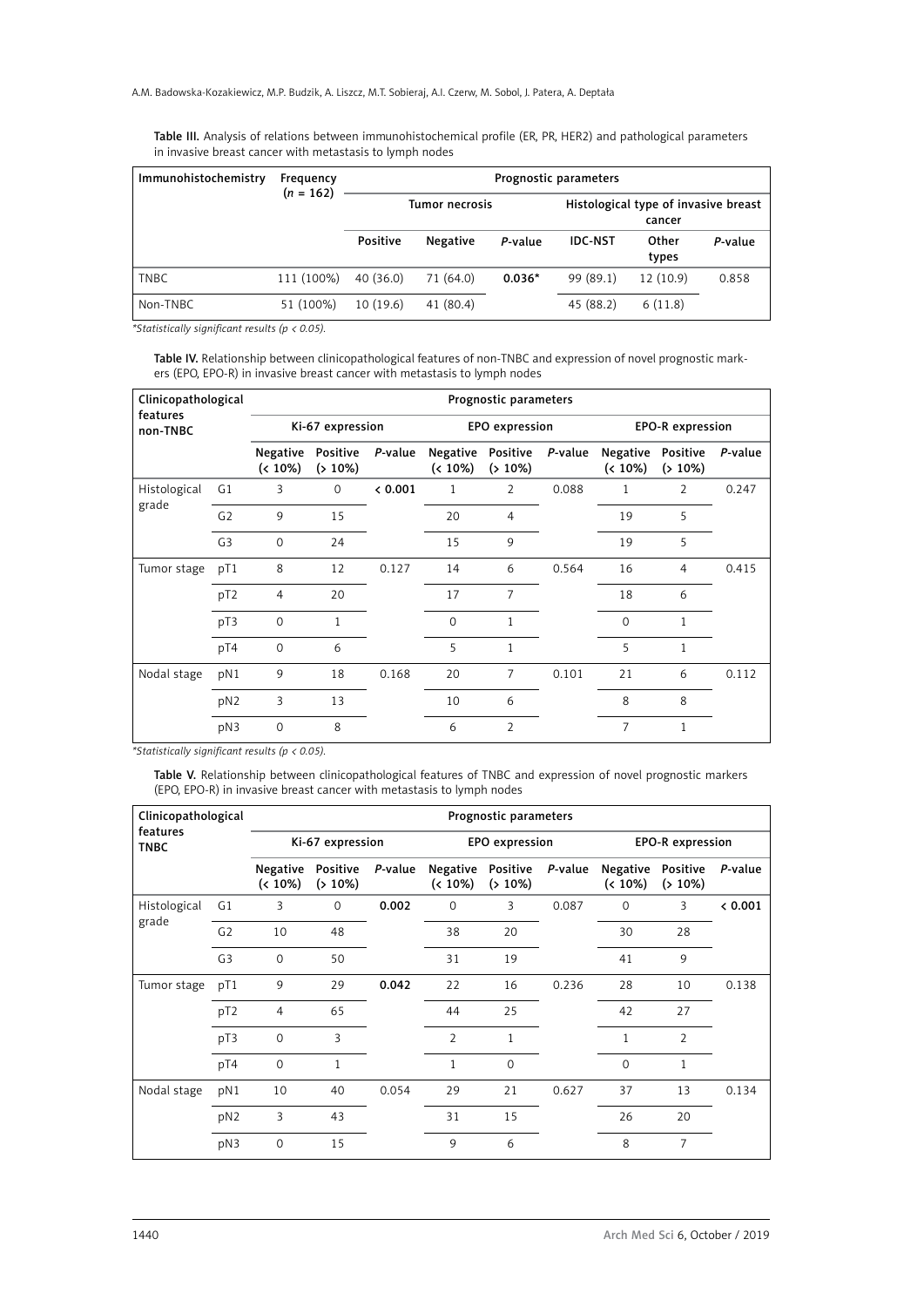patients treated with the antiestrogenic drug tamoxifen. All tested samples showed expression of both proteins. EPO and EPO-R expression was also observed in normal healthy breast tissue. Tamoxifen treatment significantly increased recurrence-free survival (RFS) in patients with ER+/ PR<sup>+</sup> tumors with low EPO-R expression but had no effect on RFS in patients with high EPO-R expression. The finding that EPO-R gives prognostic information in ER+ but not in ER- breast cancers has to be further elucidated but can support view that EPO-R has a specific role associated with estrogen receptor [37].

Acs *et al.* (2002) investigated the EPO and EPO-R expression in breast tumor cells. Benign cancer cells showed weak to moderate EPO and EPO-R expression. EPO-R expression in malignant breast cancer measured by immunohistochemistry was clearly higher than in benign tumor cells. The most notable EPO expression was observed in tumor cells adjacent to the areas of necrosis and cells in the periphery of the lesion, especially in places most infiltrating surrounding tissues. It was also observed that EPO-R expression was greater in highly differentiated tumors, tumors with presence of necrotic areas, invasion of lymph vessels, metastasis to lymph nodes and those with loss of expression of hormone receptors (ER, PR). Induction of the erythropoietin signaling pathway represents a mechanism wherein local hypoxia induces carcinogenesis [38].

In conclusion, we found that there is a significant link between EPO-R and the histological grade of TNBC. In effect, the expression of this marker in tumor cells may be considered an additional prognostic factor. However, many more prospective studies based on larger groups of TNBC patients need to be performed in order to sufficiently establish the importance and clinicopathological meaning of this dependence.

The relationship between the expression of EPO-R and histological malignancy grade in triple negative breast cancer (TNBC) suggests that EPO-R expression in TNBC may constitute an additional prognostic factor.

# Conflict of interest

The authors declare no conflict of interest.

#### References

- 1. Augustynowicz A, Czerw AI, Deptała A. Health needs as a priority of local authorities in Poland based on the example of implementation of health policy cancer programmes. Arch Med Sci 2018; 14: 1439-49.
- 2. Badve S, Dabbas DJ, Schnitt SJ, et al. Basal-like and triple negative breast cancers: a critical review with an emphasis on the implications for pathologists and oncologists. Mod Pathol 2011; 24: 157-67.
- 3. Kołacińska A, Chałubińska J, Błasińska-Morawiec M, et al. Pathological complete response in younger and older breast cancer patients. Arch Med Sci 2012; 8: 310-5.
- 4. Cheang MC, Voduc D, Bajdik C, et al. Basal-like breast cancer defined by five biomarkers has superior prognostic value than triple-negative phenotype. Clin Cancer Res 2008; 14: 1368-76.
- 5. Kutomi G, Ohmura T, Suzuki Y, et al. Clinicopathological characteristics of basal type breast cancer in triple – negative breast cancer. J Cancer Therapy 2012; 3: 836-40.
- 6. Nielsen TO, Hsu FD, Jensen K, et al. Immunohistochemical and clinical characterization of the basal-like subtype of invasive breast carcinoma. Clin Cancer Res 2004; 10: 5367-74.
- 7. Arcasoy MO, Amin K, Vollmer RT, Jiang X, Demark-Wahnefried W, Haroon ZA. Erythropoietin and erythropoietin receptor expression in human prostate cancer. Mod Pathol 2005; 18: 421-30.
- 8. Acs G, Acs P, Beckwith SM, et al. Erythropoietin and erythropoietin receptor expression in human cancer. Cancer Res 2001; 61: 3561-5.
- 9. Keam B, Im S, Lee K, et al. Ki-67 can be used for further classification of triple-negative breast cancer into two subtypes with different response and prognostic. Breast Cancer Res 2011; 13: R22.
- 10. Gutierrez C, Schiff R. HER 2 Biology, detection, and clinical implications. Arch Pathol Lab Med 2011; 135: 907-22.
- 11. Nofech-Mozes S, Trudeau M, Kahn HK, et al. Patterns of recurrence in the basal and non-basal subtypes of triple – negative breast cancers. Breast Cancer Res Treat 2009; 118: 131-7.
- 12. Lester SC, Bose S, Chen YY, et al. Protocol for the examination of specimens with invasive carcinoma of the breast. Arch Pathol Lab Med 2009; 133: 1515-38.
- 13. Thike AA, Cheok PY, Jara-Lazaro AR, Tan B, Tan P, Tan PH. Triple-negative breast cancer: clinicopathological characteristics and relationship with basal-like breast cancer. Mod Pathol 2010; 23: 123-33.
- 14. Wong CS, Chow KY, Lim GH, Bhalla V, Lee HP, Chia KS. Cancer Survival in Singapore 1968-2002. Singapore Cancer Registry 2008.
- 15. Williams DJ, Cohen J, To TV, et al. Triple negative breast carcinoma in women from Vietnam and United States: characterization of differential markers expression by tissue microarray. Hum Pathol 2009; 40: 1176-81.
- 16. Atik E, Guray M, Ozgur T, Canda T. Characterization of immunohistochemical markers in triple negative breast carcinomas. JBUON 2013; 18: 886-90.
- 17. Rao C, Shetty J, Krishan Prasad HL. Immunohistochemical profile and morphology in triple-negative breast cancers. J Clin Diagn Res 2013; 7: 1361-5.
- 18. Osman NM, Chalabi N, Raboh NMA. Triple negative breast cancer: MRI features in comparison to other breast cancer subtypes with correlation to prognostic pathologic factors. Egypt J Radiol Nucl Med 2014; 45: 1309-16.
- 19. Sood N, Nigam JS. Correlation of CK5 and EGFR with clinicopathological profile of triple-negative breast cancer. Pathol Res Inter 2014; 2014: 141864.
- 20. Tawfik O, Davis K, Kimler BF, et al. Clinicopathological characteristics of triple negative invasive mammary carcinomas in African-American versus Caucasian women. Ann Clin Lab Sci 2010; 40: 315-23.
- 21. Carey LA, Perou CM, Livasy CA, et al. Race, breast cancer subtypes, and survival in the Carolina Breast Cancer Study. JAMA 2006; 295: 2492-502.